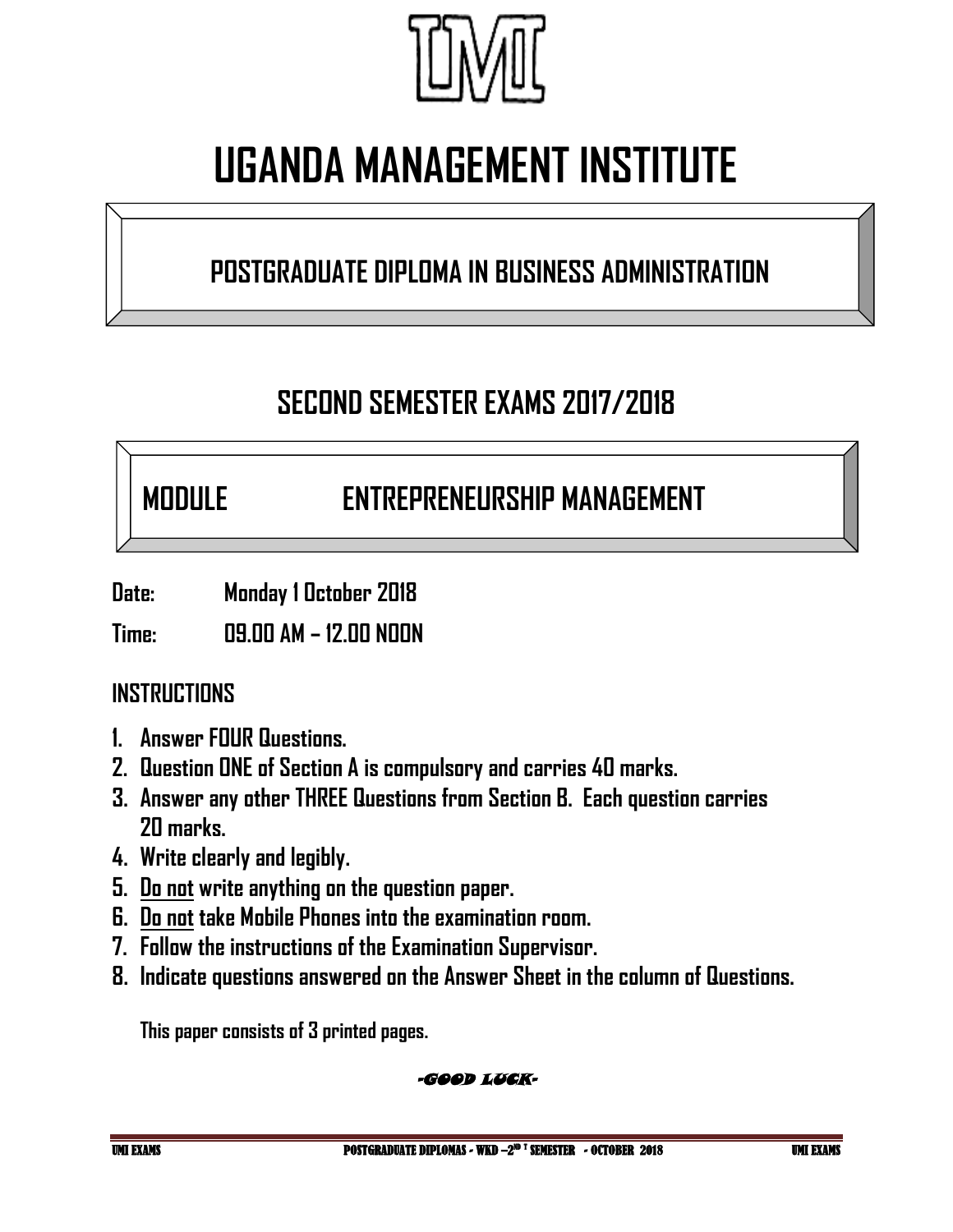

#### **QUESTION ONE**

The last decade has seen a rapid growth in entrepreneurship in Uganda with numerous privately owned businesses being created; this fact is backed up by the 2015 report published by Global Entrepreneurship Monitor (GEM) Approved Index that not surprisingly named Uganda as the most entrepreneurial country in the world. Entrepreneurship in Uganda has been driven by many factors such as high unemployment rates that have compelled many people to go into business and entrepreneurial opportunities brought about by opening up of regional markets.

For many of these new businesses there has been varied results; some have been very successful and grown exponentially even setting up several branches while others have struggled or completely failed, some even changing ownership several times. The above is typically in conformity to global statistics that reveal that more than 50% of new enterprises fail within the  $1<sup>st</sup>$  year of starting operations and up to 95% fail within 5 years.

#### **REQUIRED:**

- a. From your studies you have learnt that the entrepreneurial process is a general framework that describes how entrepreneurs create new wealth, explain the various components of the entrepreneurial process. **(15 marks)**
- b. Bearing in mind the grim statistics related to business failure ,examine the main reasons why new businesses in Uganda often fail **(15 Marks)**
- c. As seen above many businesses fail because they are unaware of the many sources of support that are available to them; Explain the various financial and non-financial support systems available to entrepreneurs. **(10 marks)**

#### **SECTION B: ANSWER ANY THREE QUESTIONS FROM THIS SECTION**

#### **QUESTION TWO**

QUESTION 2: An entrepreneur should be able to identify business opportunities and eventually carry out thorough screening of the various business ideas. After completing your course at UMI , you identified 10 business opportunities. Explain the criteria you can use in screening the business opportunities before arriving on the final business opportunity to invest your resources. **[20 marks]**